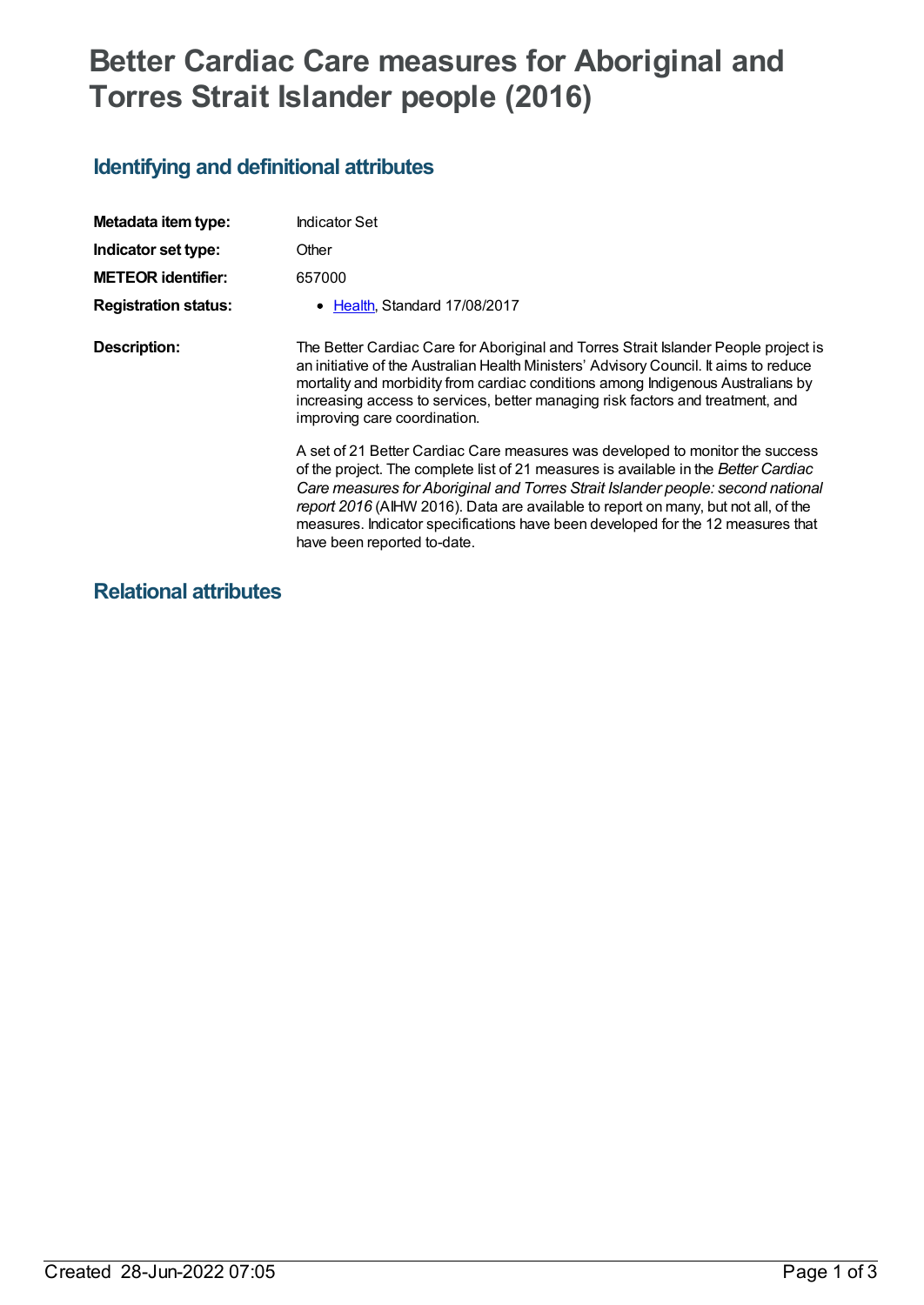**Indicators linked to this Indicator set:**

Indigenous Better Cardiac Care measure: 1.1-Annual health [assessments,](https://meteor.aihw.gov.au/content/657009) 2016 [Health](https://meteor.aihw.gov.au/RegistrationAuthority/12), Standard 17/08/2017

Indigenous Better Cardiac Care measure: [1.3-Primary](https://meteor.aihw.gov.au/content/657052) care practitioner follow-up, 2016 [Health](https://meteor.aihw.gov.au/RegistrationAuthority/12), Standard 17/08/2017

Indigenous Better Cardiac Care measure: [2.1-Cardiac-related](https://meteor.aihw.gov.au/content/657011) diagnostic tests, 2016

[Health](https://meteor.aihw.gov.au/RegistrationAuthority/12), Standard 17/08/2017

Indigenous Better Cardiac Care measure: 3.1-Hospitalised [ST-segment-elevation](https://meteor.aihw.gov.au/content/657003) myocardial infarction events treated by percutaneous coronary intervention, 2016 [Health](https://meteor.aihw.gov.au/RegistrationAuthority/12), Standard 17/08/2017

Indigenous Better Cardiac Care measure: [3.3-Hospitalised](https://meteor.aihw.gov.au/content/657007) acute coronary syndrome events that included diagnostic angiography or definitive revascularisation procedures, 2016 [Health](https://meteor.aihw.gov.au/RegistrationAuthority/12), Standard 17/08/2017

Indigenous Better Cardiac Care measure: [3.5-Hospitalised](https://meteor.aihw.gov.au/content/657036) acute myocardial infarction events that ended with death of the patient, 2016 [Health](https://meteor.aihw.gov.au/RegistrationAuthority/12), Standard 17/08/2017

Indigenous Better Cardiac Care measure: 4.2-Chronic disease [management,](https://meteor.aihw.gov.au/content/657056) 2016 [Health](https://meteor.aihw.gov.au/RegistrationAuthority/12), Standard 17/08/2017

Indigenous Better Cardiac Care measure: [5.1-Incidence](https://meteor.aihw.gov.au/content/657058) of initial and recurrent episodes of acute rheumatic fever, 2016 [Health](https://meteor.aihw.gov.au/RegistrationAuthority/12), Standard 17/08/2017

Indigenous Better Cardiac Care measure: [5.2-Recurrent](https://meteor.aihw.gov.au/content/657067) acute rheumatic fever, 2016 [Health](https://meteor.aihw.gov.au/RegistrationAuthority/12), Standard 17/08/2017

Indigenous Better Cardiac Care measure: [5.3-Benzathine](https://meteor.aihw.gov.au/content/657083) penicillin G doses, 2016 [Health](https://meteor.aihw.gov.au/RegistrationAuthority/12), Standard 17/08/2017

Indigenous Better Cardiac Care measure: 6.1-Rates of [hospitalisation](https://meteor.aihw.gov.au/content/657092) for cardiac conditions, 2016 [Health](https://meteor.aihw.gov.au/RegistrationAuthority/12), Standard 17/08/2017

Indigenous Better Cardiac Care measure: [6.2-Mortality](https://meteor.aihw.gov.au/content/657115) due to cardiac conditions, 2016 [Health](https://meteor.aihw.gov.au/RegistrationAuthority/12), Standard 17/08/2017

### **Collection and usage attributes**